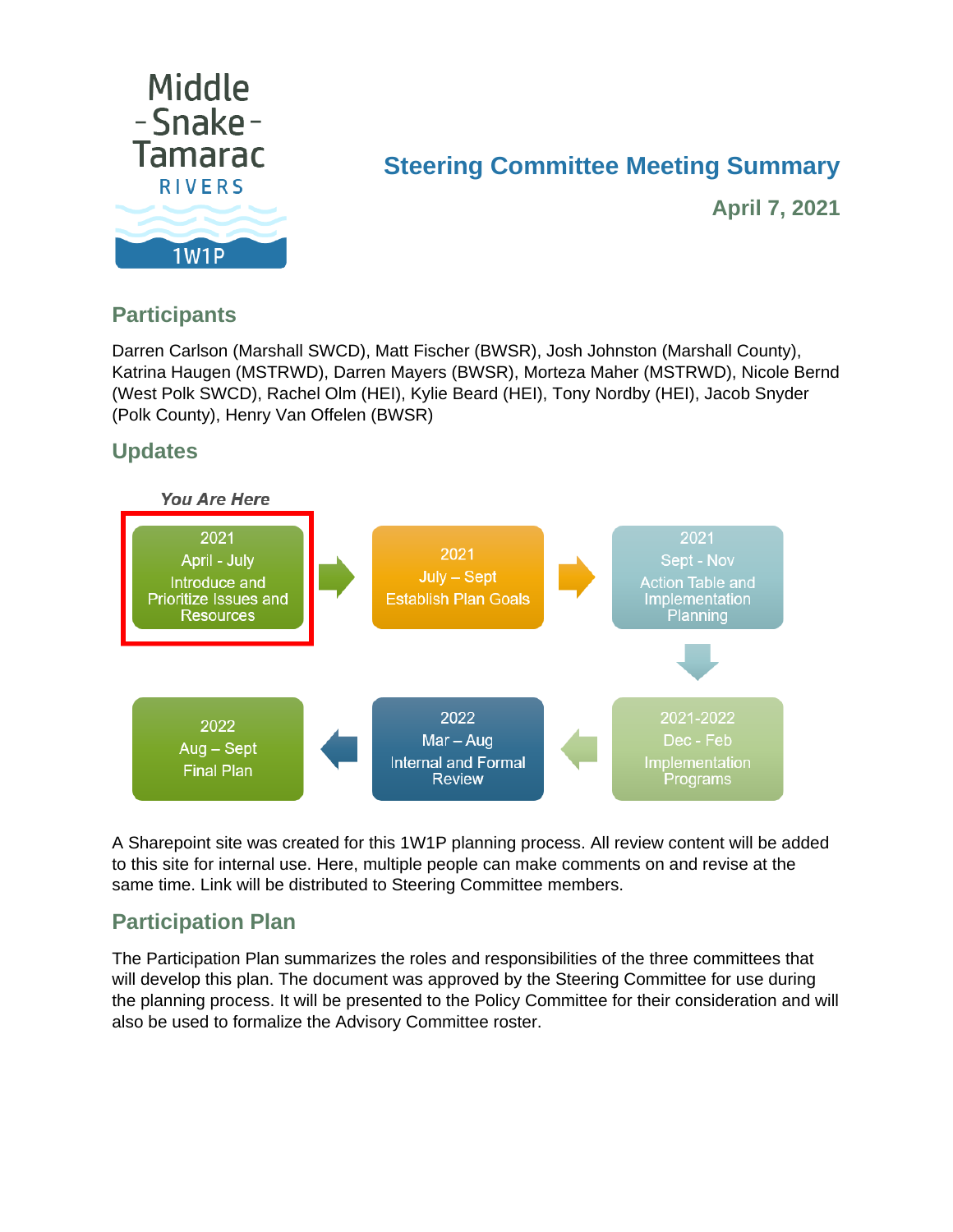#### **Plan Issues**

HEI aggregated and reviewed local plans and Minnesota Pollution Control Agency (MPCA) documents to comprehensively inventory priority issues and resources impacted by the issues. These issues and resources were tabulated to identify commonalities between the different plans and reports.

Issues were organized based on their impact to one of four resource categories: Groundwater, Surface Water, Lands, and Habitat. Using Google Jamboard, HEI showed the group the issues that were identified to date (orange sticky notes). The Steering Committee discussed and expanded upon HEI's list of issues with additional sticky notes (other colors). The result of this exercise is attached to the end of this summary.

#### **Public Kickoff Meeting**

The public kickoff meeting will occur following close of the 60-day notification. The purpose of the kickoff meeting is to inform the public about the process and vocalize what is important to them.

HEI and Nicole will be drafting a PowerPoint to introduce the planning process and the Land and Water Resources Narrative (LWRN). The LWRN will also be available (printed) for those attending in person. The group may consider using large-scale maps for participants to write issues on. Remote participants can use Google JamBoard to accomplish the same intent remotely.

- **When**: Wednesday, June 23rd from 9:00- 11:00 AM
- **Where**: Warren Courthouse with remote log-in options

#### **Next Meetings**

Regularly scheduled meetings for each planning committee are as follows:

- **Steering Committee**: First Wednesday of every month, 9:00 11:00 AM
- **Advisory Committee**: Third Wednesday, every other month, 9:00 11:00 AM
- **Policy Committee**: Third Wednesday, every other month (following the Advisory Committee meeting), 11:00 AM – 12:00 PM

Next Scheduled Meetings:

- **Policy Committee**: April 21, 11:00 AM 12:00 PM
	- o Purpose: Introduce the 1W1P planning process and approve the Advisory Committee Roster
- **Steering Committee**: May 5, 9:00 AM 11:00 AM
- **Policy** and **Advisory Committee** (tentative): May 19, 9:00 AM 11:00 AM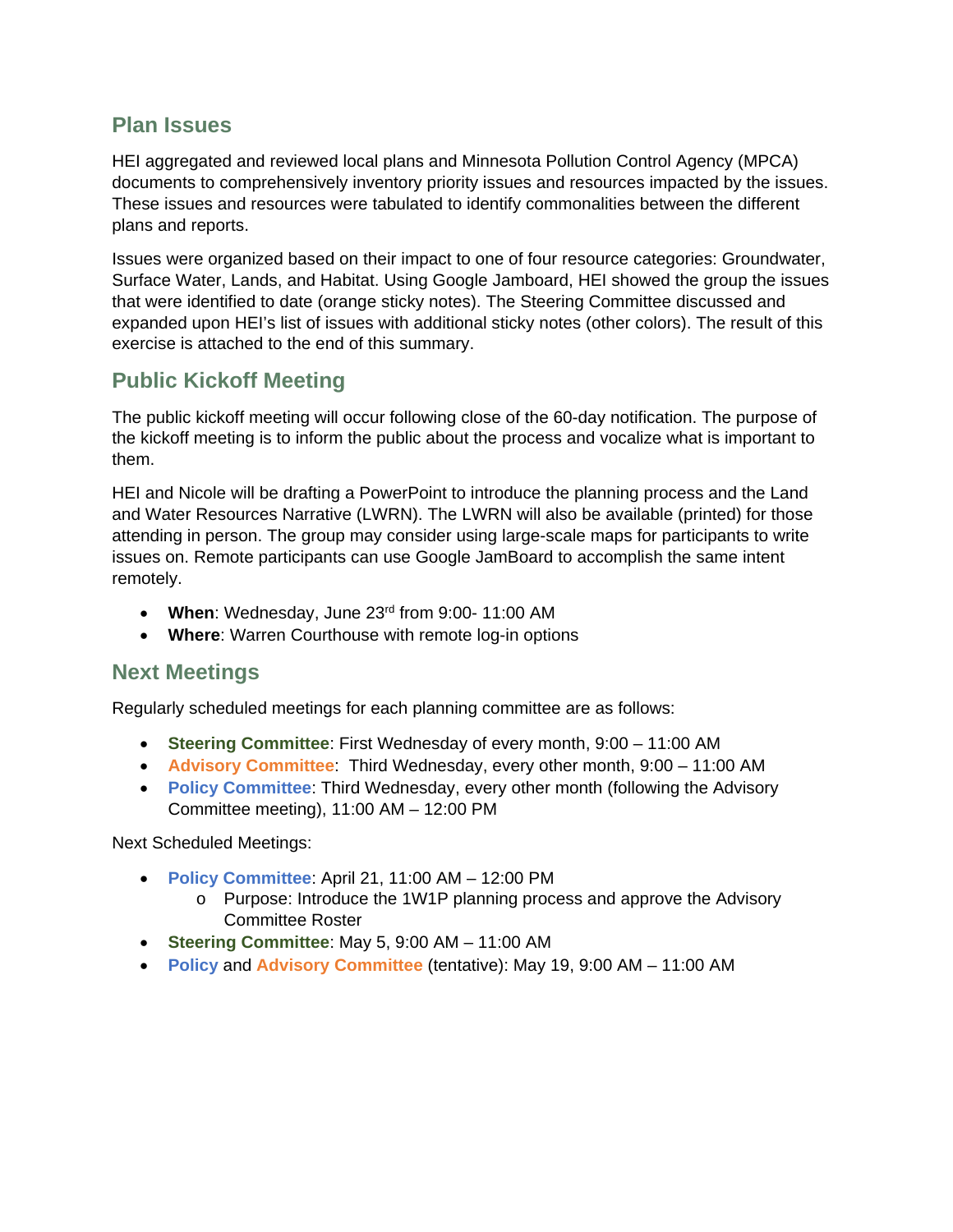# 鸣 Groundwater

**Arsenic in drinking** water-check severity compared to neighboring watersheds

**Drought** resulting in shortage of water for domestic use

Waters 6-7 miles west of **Warren has** poor well water quality

**Surface water** drainage/recharge due to tiling- note: consider consulting USGS in the future on this

**Groundwater** protection in recharge zones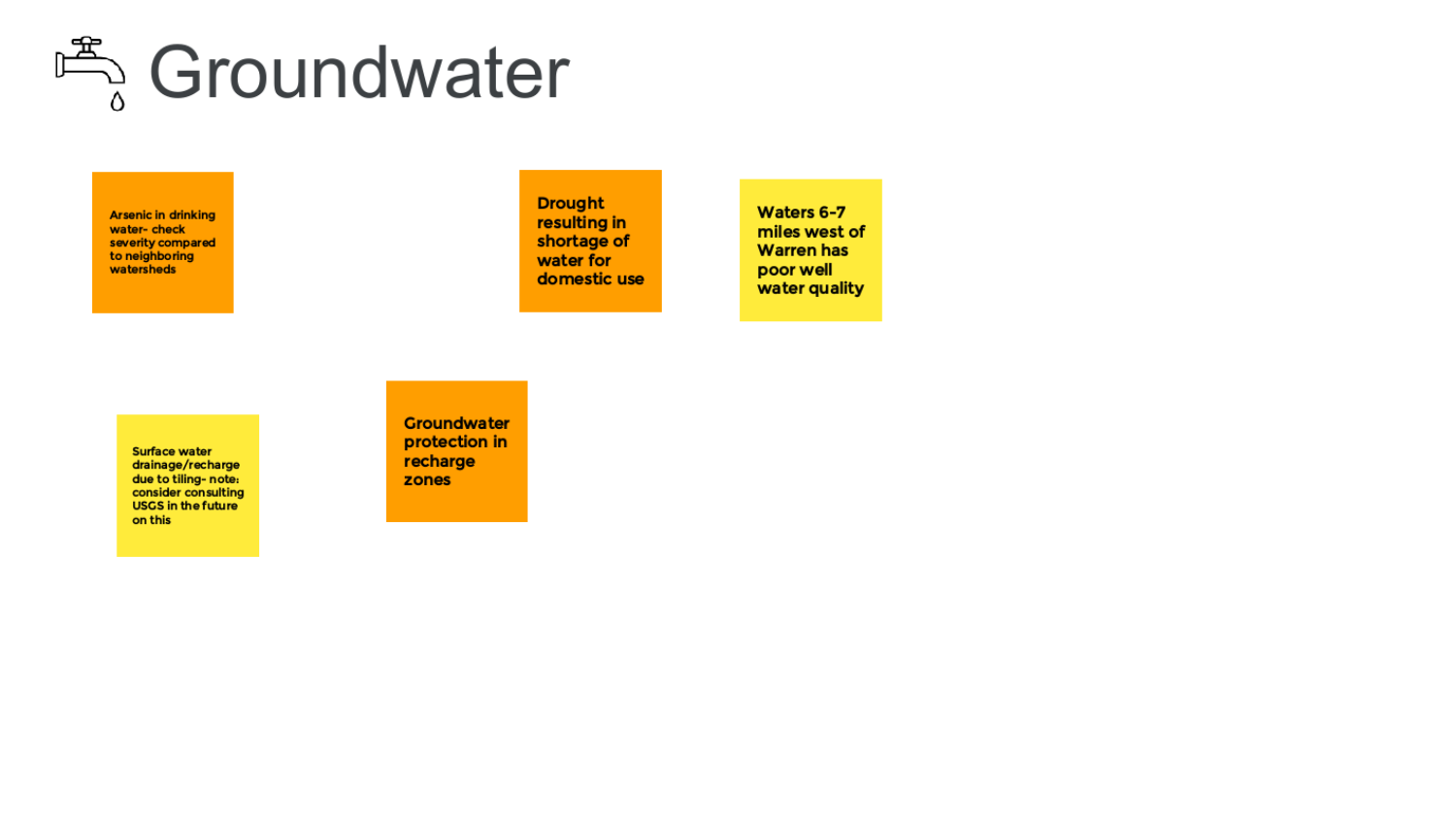### **Surface Water**



management

**Erosion** from ag and urban runoff

**Streambank** and in-channel erosion and channel instability

**Retention/storage**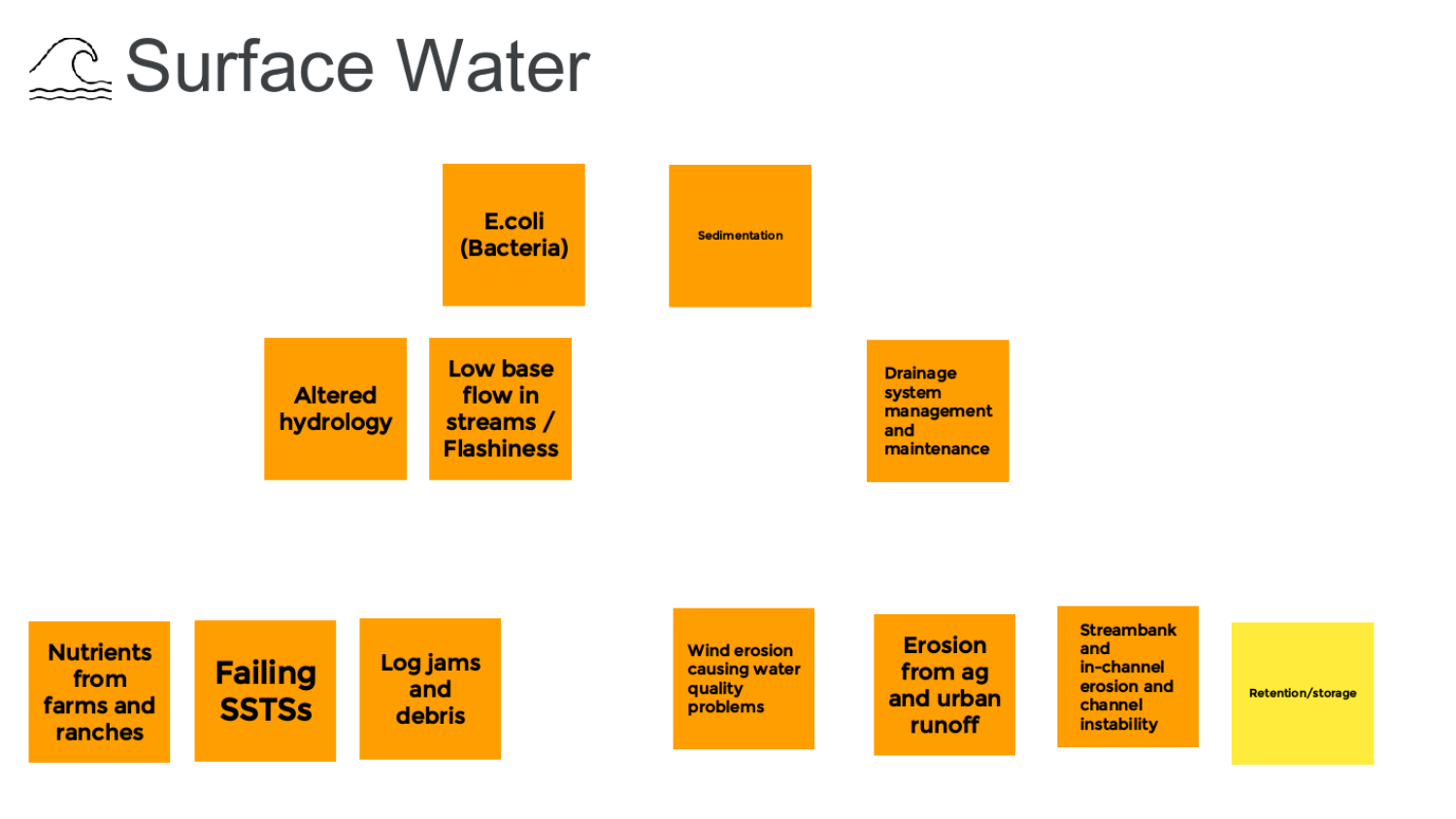

### **Decrease** in riparian area

Wetland mgmt/ **Draining** wetlands for cropland

> **Soil Nutrient** loss

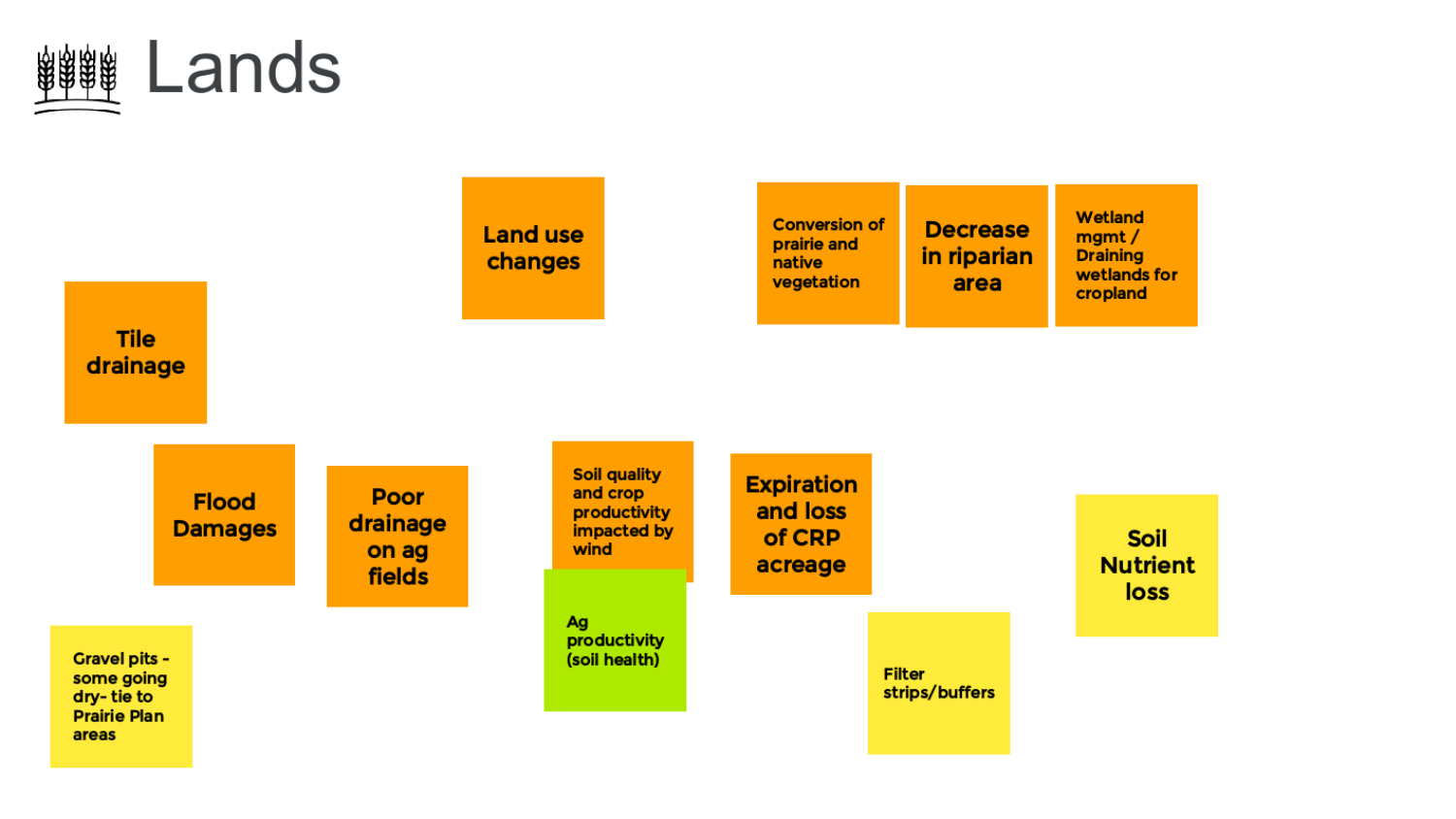



**Fish passage** and connectivity

Aging dams / Dams affecting water quality and aquatic life